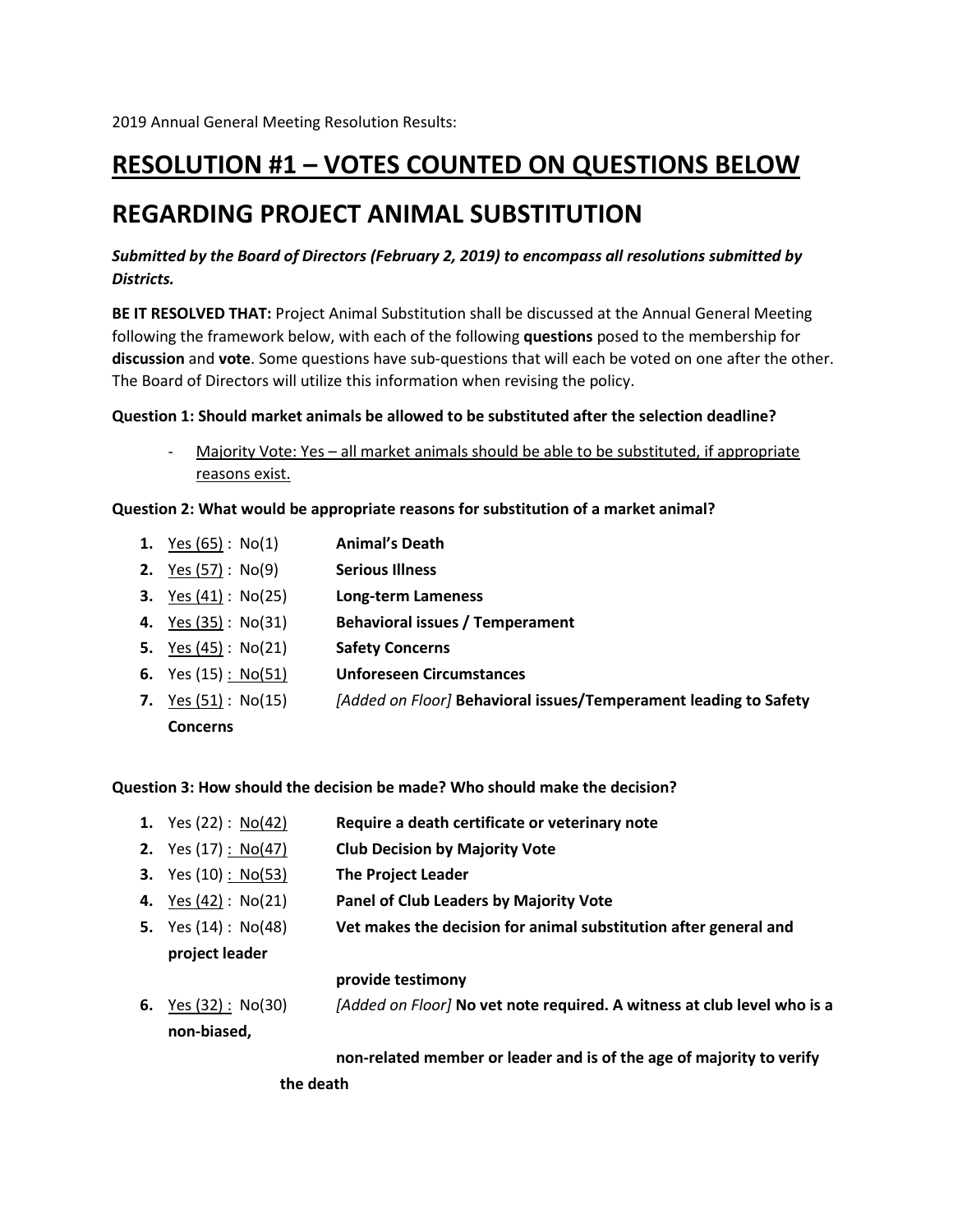**7.** Yes (7) : No(56) *[Added on Floor]* **Provincial panel that delegates whether or not substitution is allowed** 

**because they are a governing body who would be unbiased if the** 

#### **situation arises**

**8.** Yes (14) : No(48) *[Added on Floor]* **Final decision will be made by the regional show committee as a non-**

#### **bias, impartial party**

**9.** Yes (7) : No(55) *[Added on Floor]* **Answered by a panel of regional show committee representatives** 

#### **and a veterinarian**

### **Question 4: If substitution is approved, what animal could be substituted in?**

• Majority Vote: *Only a pre-approved substitution animal (that was registered with the club at the same time as the primary animal, before the selection deadline) can be substituted in the primary animal's place.* 

**Question 5: Should the same rules apply to all project animals (including non-market animals like horse, canine, small pet, etc.)?**

• Majority Vote: *the existing rule of "Substitution of project animals is only allowed due to death or serious illness. Should a member's project animal become ineligible due to death or illness, the club will make a decision whether or not to allow substitution. It is suggested that clubs address animal substitution in their club constitution" should stand for non-market animals*

## **RESOLUTION #2 – CARRIED**

## **REGARDING HEIFER TO COW-CALF CONTINUATION**

### *Combined Resolutions submitted by District #1 (December 30, 2018), District #7 (December 13, 2018) and District #27 (December 31, 2018).*

**BE IT RESOLVED THAT** two-year-old and three-year-old cow-calf projects may be shown so long as they were exhibited previously as a breeding heifer project. If this project animal was not shown as a twoyear-old cow-calf project she can still be eligible to show as a three-year-old cow-calf project.

To reflect this, the wording of policy 2.3.6 (#4) wording should be changed to:

*Cow-Calf is a continuation project. A member showing a two-year old cow and/or a three-year old cow must have shown the same animal as a heifer.*

# **RESOLUTION #3 – CARRIED**